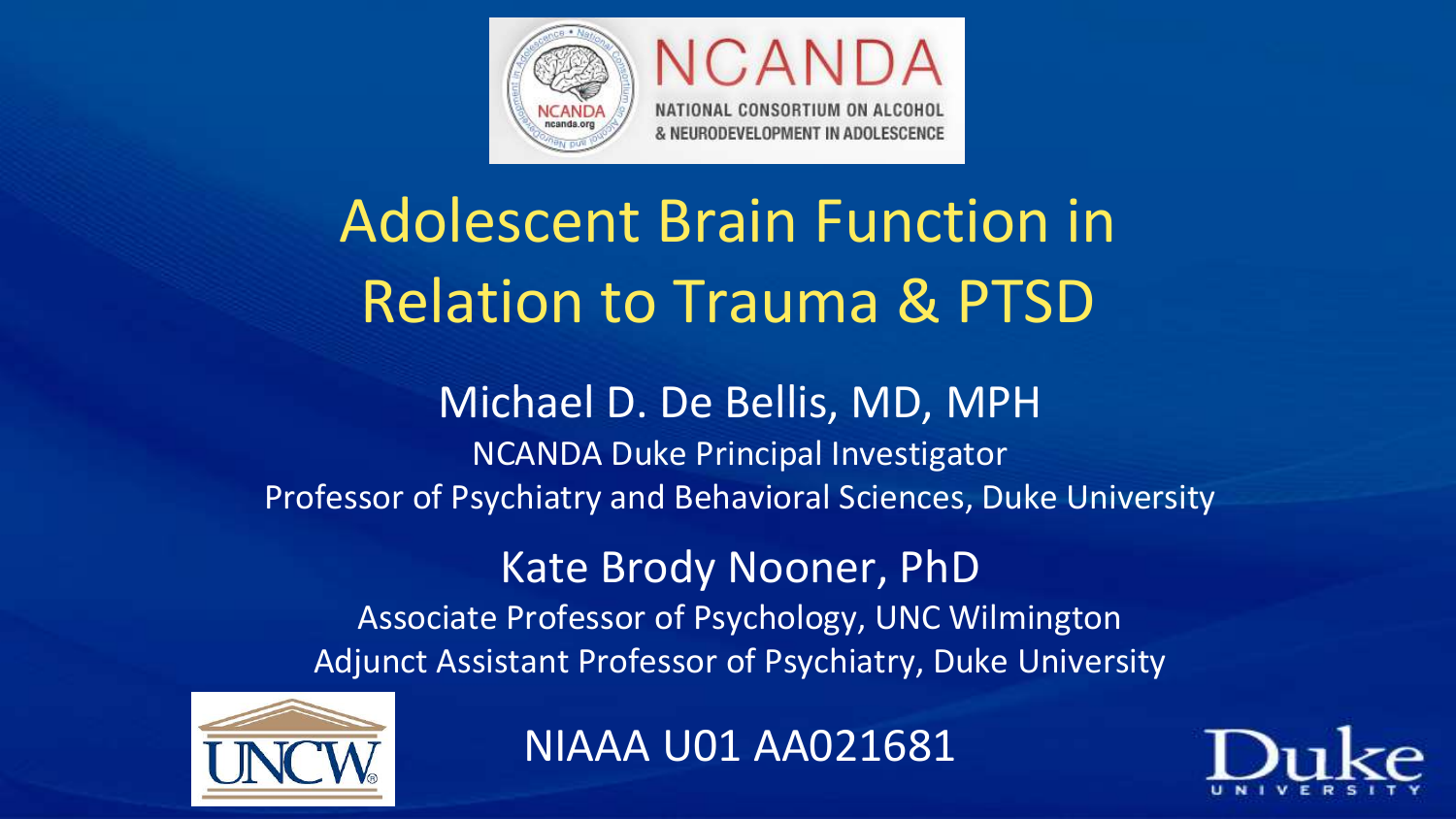# Shared Vulnerability

# **AUD & OFC**

- Extinction of drug cues
- Alcohol use is common
- AUD is not ~5-10%

# **PTSD & vmPFC**

- Extinction of trauma triggers
- Trauma is common
- PTSD is not ~5-55%
- Amygdala/Insula Activation
- Executive Structures
- Stress & Sex Steroids
- Dopamine Pathways
- Ventral Tegmental Area

vmPFCdefined by **FreeSurfer** as **lateral** & **medial** OFC





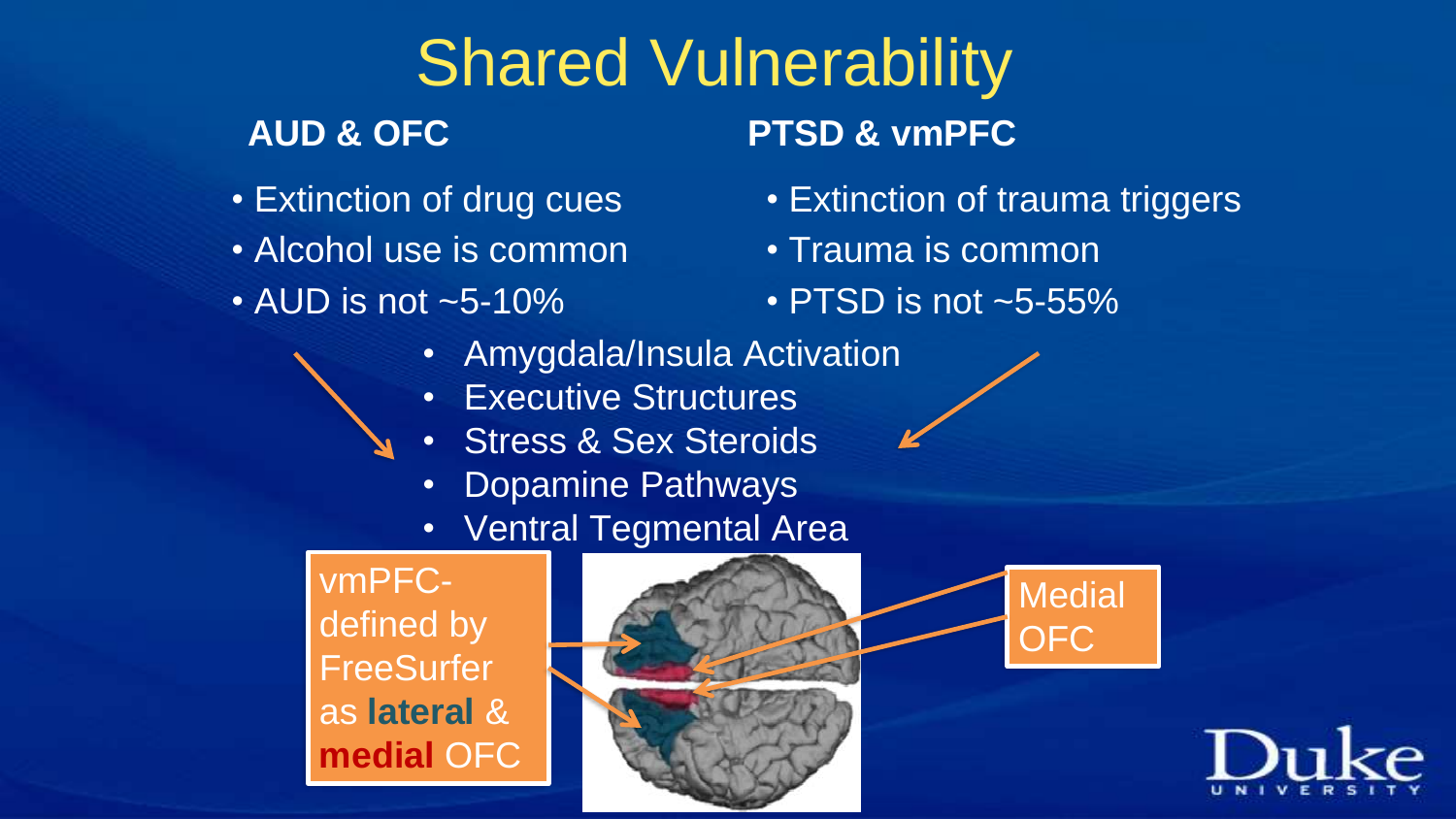## **GLM Analysis of vmPFC (F=4.43, P<.03) & ACC Volumes by FreeSurfer Method By Group**





Morey & DeBellis Neuropsychopharmocology 2015 **De Bellis et al 2015 Development & PsychoPath.**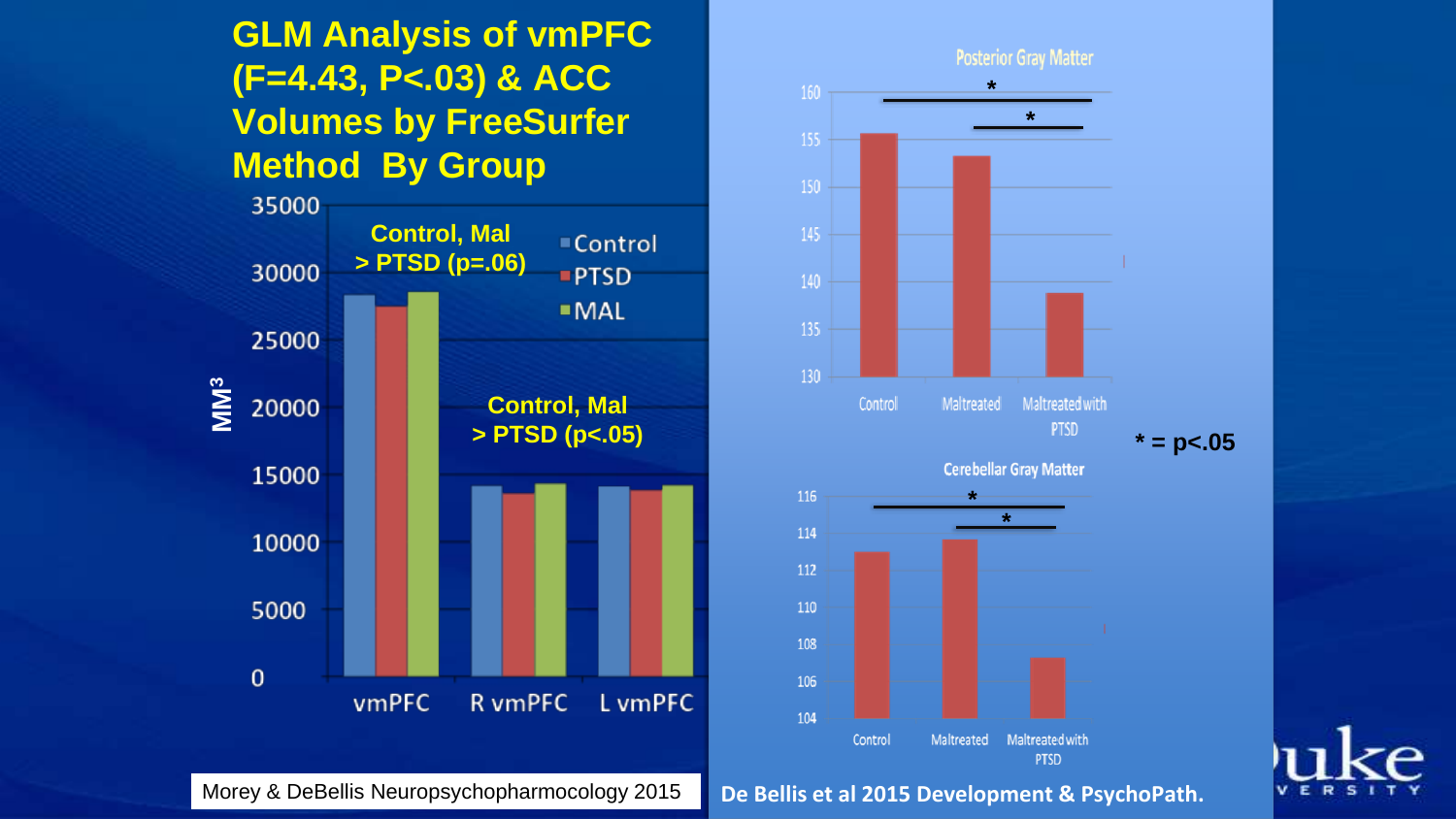**Decision-Making Phase - Neural Mechanisms of Risky Decision - Making in Healthy Controls, Controls with Psychopathology, and Adolescent Onset Cannabis Use Disorder** 



**De Bellis et al, Drug and Alcohol Dependence, 2013 133:134– 145** 

**Behavioral Risk > Baseline**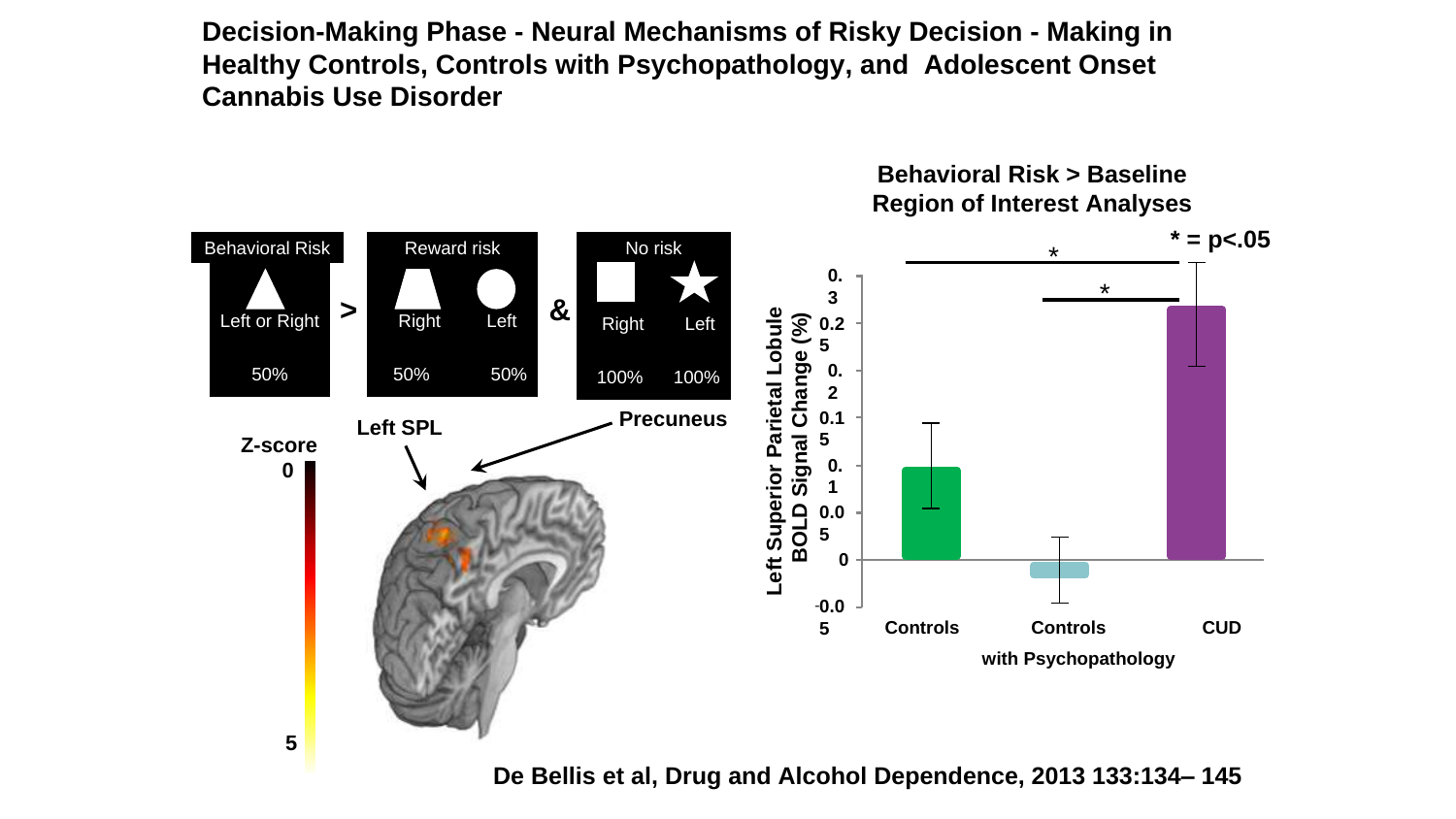**Neural Mechanisms of Risky Decision-Making and Reward Response in Healthy Controls, Controls with Psychopathology, and Adolescent Onset Cannabis Use Disorder** 



**VmPFC/OFC Activity to Reward/No Reward Distinguished the CUD group From the High Risk Group & Predicted Relapse Within One Year, Greater Number of Substances Tried, and CUD Duration.**

**De Bellis et al, Drug and Alcohol Dependence, 2013 133:134– 145**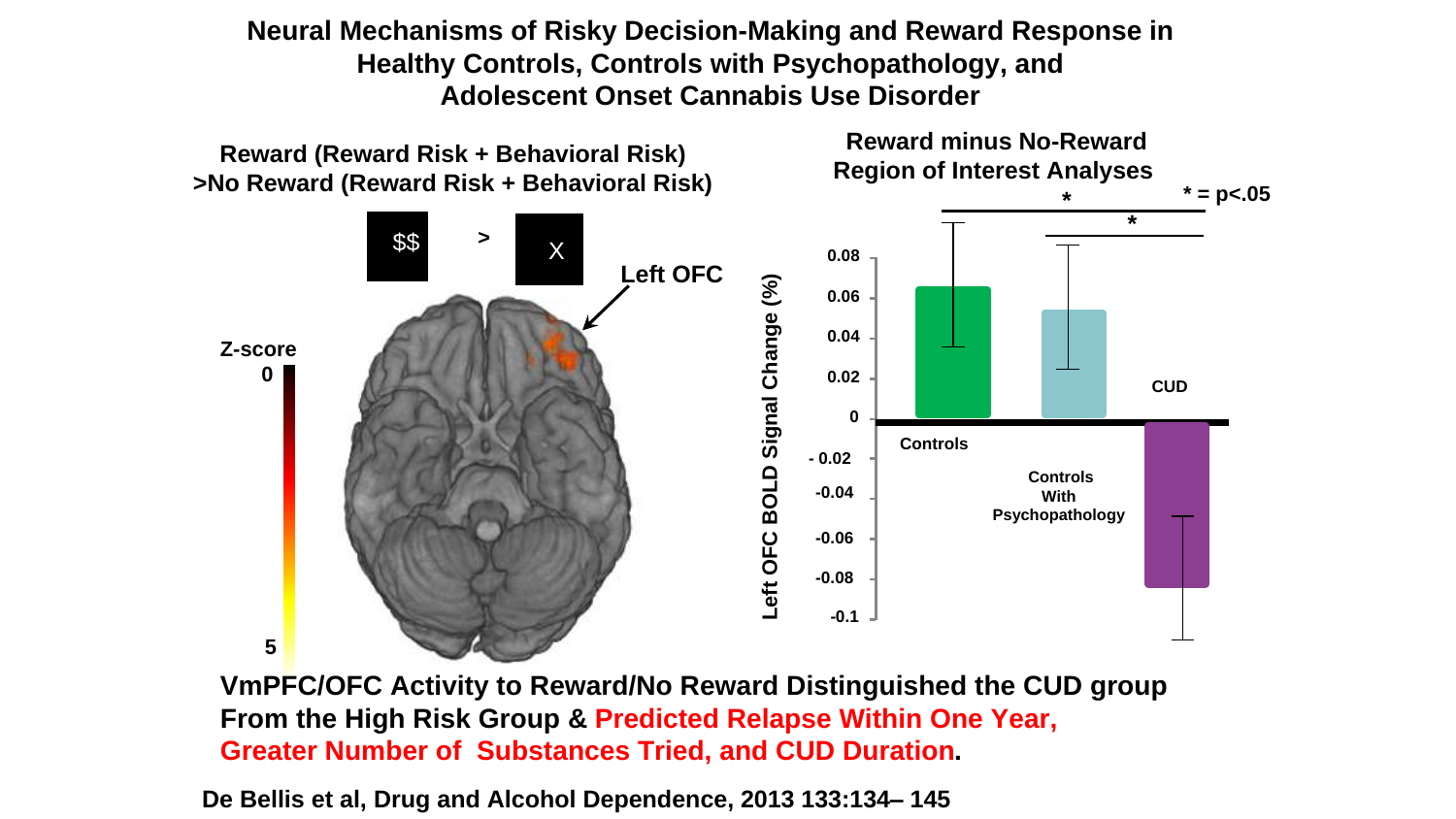#### **Types of Trauma Measured in Low Drinking NCANDA Sample Trauma range: (0-5, 260/674 or 38.6% experienced no traumas while 414 (61.4%) experienced at least one trauma**

| <b>Military</b>                                | $\Omega$       | $0\%$        |
|------------------------------------------------|----------------|--------------|
| <b>Shot</b>                                    | $\Omega$       | $0\%$        |
| <b>Stabbed</b>                                 | $\overline{1}$ | .15%         |
| Mugged or threatened with a weapon, or robbery | 37             | 5%           |
| Sexual abuse by relative                       | $\overline{4}$ | 0.5%         |
| <b>Sexual Assault</b>                          | 15             | 2%           |
| <b>Natural Disasters</b>                       | 82             | 12.2%        |
| <b>Life Threatening Accidents</b>              | 55             | 8.2%         |
| <b>Life Threatening Illness</b>                | 6              | 0.9%         |
| <b>Traumatic Death of Family/Friends</b>       | 217            | 32.2%        |
| <b>Witnessing a Violent Death</b>              | 50             | 7.4%         |
| <b>Unexpectedly discovering a Dead Body</b>    | $\overline{7}$ | 1.0%         |
| Hearing about above happening to loved one     | 148            | 22%          |
| <b>Other</b>                                   | 144            | <b>21.4%</b> |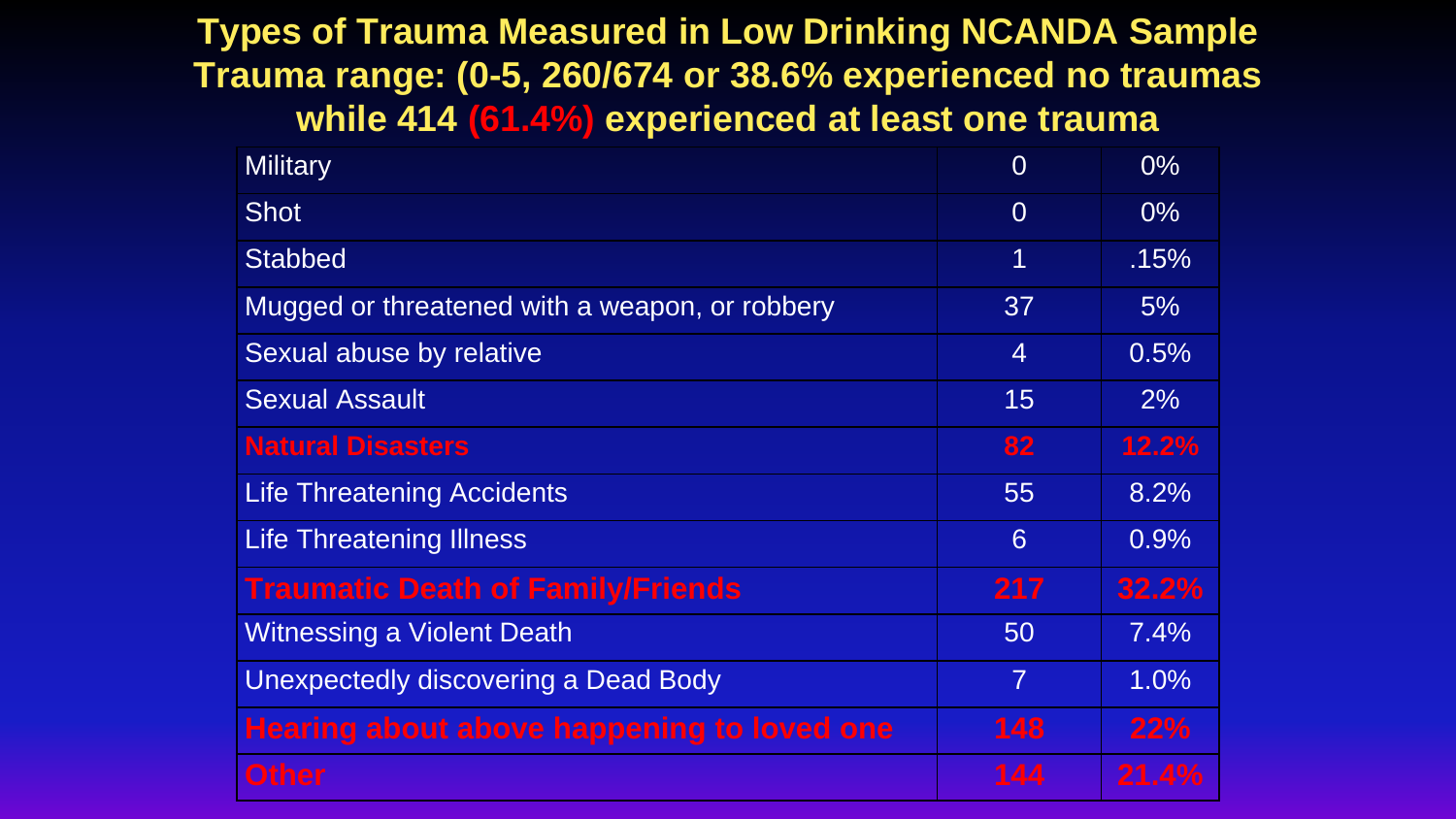# **NCANDA: PTSD vs No PTSD Symptom Groups**

| $N = 674$                               | <b>PTSD</b><br><b>Symptoms</b><br>$N=57(14%)$ | <b>No PTSD</b><br><b>Symptoms</b><br>$(N=617)$ |                                     |
|-----------------------------------------|-----------------------------------------------|------------------------------------------------|-------------------------------------|
| <b>Mean Numbers of Traumas</b>          | $2.02 \pm 1.14$                               | $.93 + .99$                                    | $-.0001$                            |
| <b>Alcohol Fam Dens</b>                 | $.27 \pm .64$                                 | $.18 + .40$                                    | $\cdot$ 1                           |
| Site (A/B/C/D/E)                        | 7/10/19/11/10                                 | 83/119/141/136/17<br>8                         | <b>NS</b>                           |
| Age                                     | $16.1 \pm 2.2$                                | $15.7 + 2.4$                                   | <b>NS</b>                           |
| <b>SES</b>                              | $16.4 \pm 2.1$                                | $16.8 \pm 2.5$                                 | <b>NS</b>                           |
| Sex (F/M)<br><b>Puberty Stage</b>       | 34/23<br>$3.3.1 \pm 0.5$                      | 306/311<br>$3.1 \pm 0.7$                       | <b>NS</b>                           |
| <b>Ethnicity</b><br>(Majority/AA/Asian) | 36/16/5                                       | 459/77/79                                      | .005<br><b>Caus<aa< b=""></aa<></b> |
| <b>Scanner (GE/S)</b>                   | 39/18                                         | 409/208                                        | <b>NS</b>                           |
| Svol (mm3)                              | 1216597±15295                                 | 1251651±124040                                 | $-.05$                              |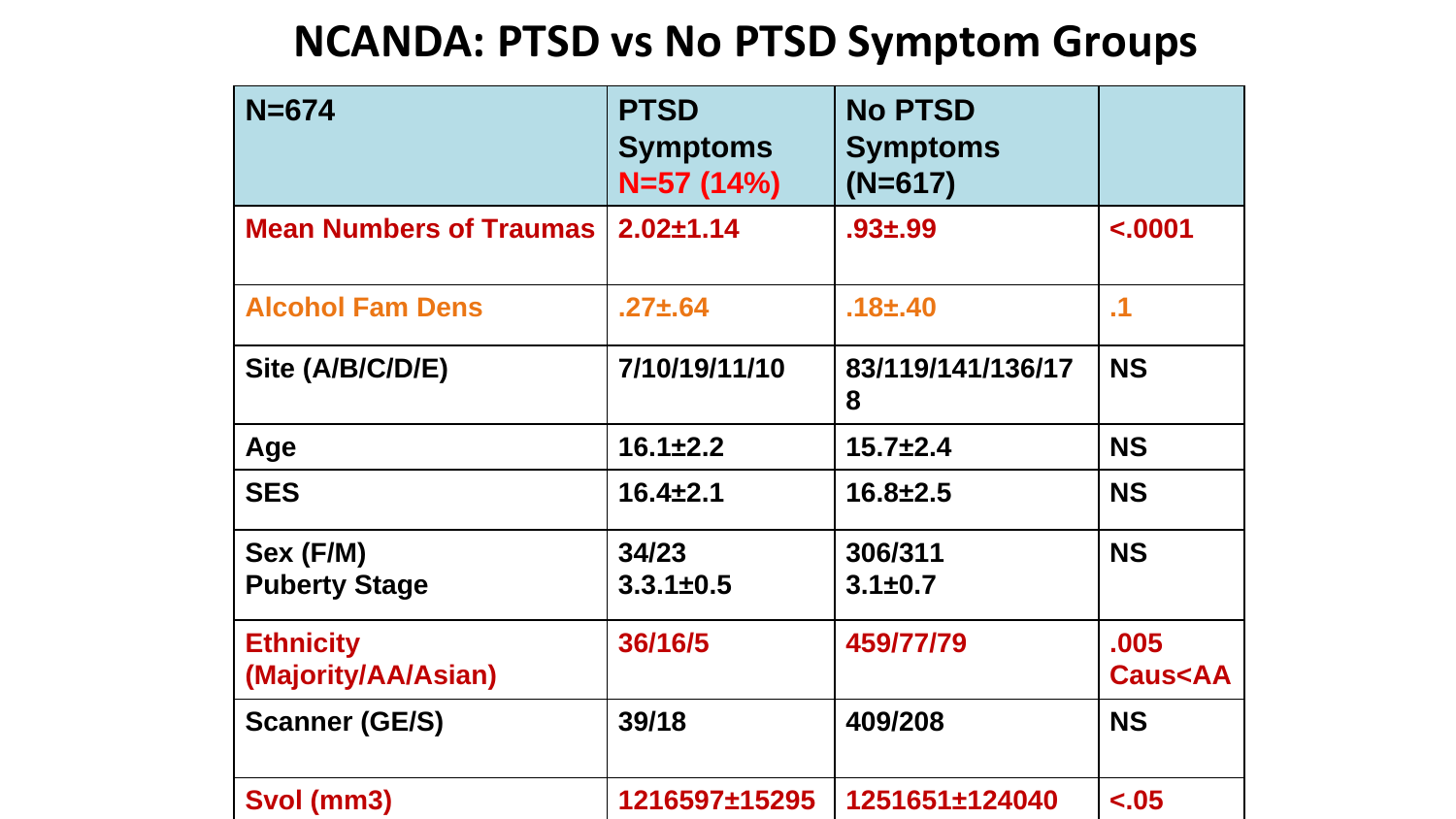**Adolescent Development of Cortical and White Matter Structure in the NCANDA Sample: Role of Sex, Ethnicity, Puberty, and Alcohol Drinking Cerebral Cortex, 2015, 1–21**

## PTSD/Trauma Model:

## brain-variance-AUD $_i$  =

 $\sim$  $\beta_0$ 

- +  $β$ <sub>1</sub>TraumaNumber<sub>i</sub>
- $+ \beta_2$ PTSD symptoms,
- $+ \beta_3$ Family-Alcohol-Density,
- +  $\beta_4$ age; +  $\beta_5$ mfg; +  $\beta_6$ ethnicity; +  $\beta_7$ SESi +  $\beta_8$ sex<sub>i</sub> +  $\beta_9$ svol<sub>i</sub> + β<sub>10</sub>PDS<sub>i</sub> + ε<sub>i</sub>





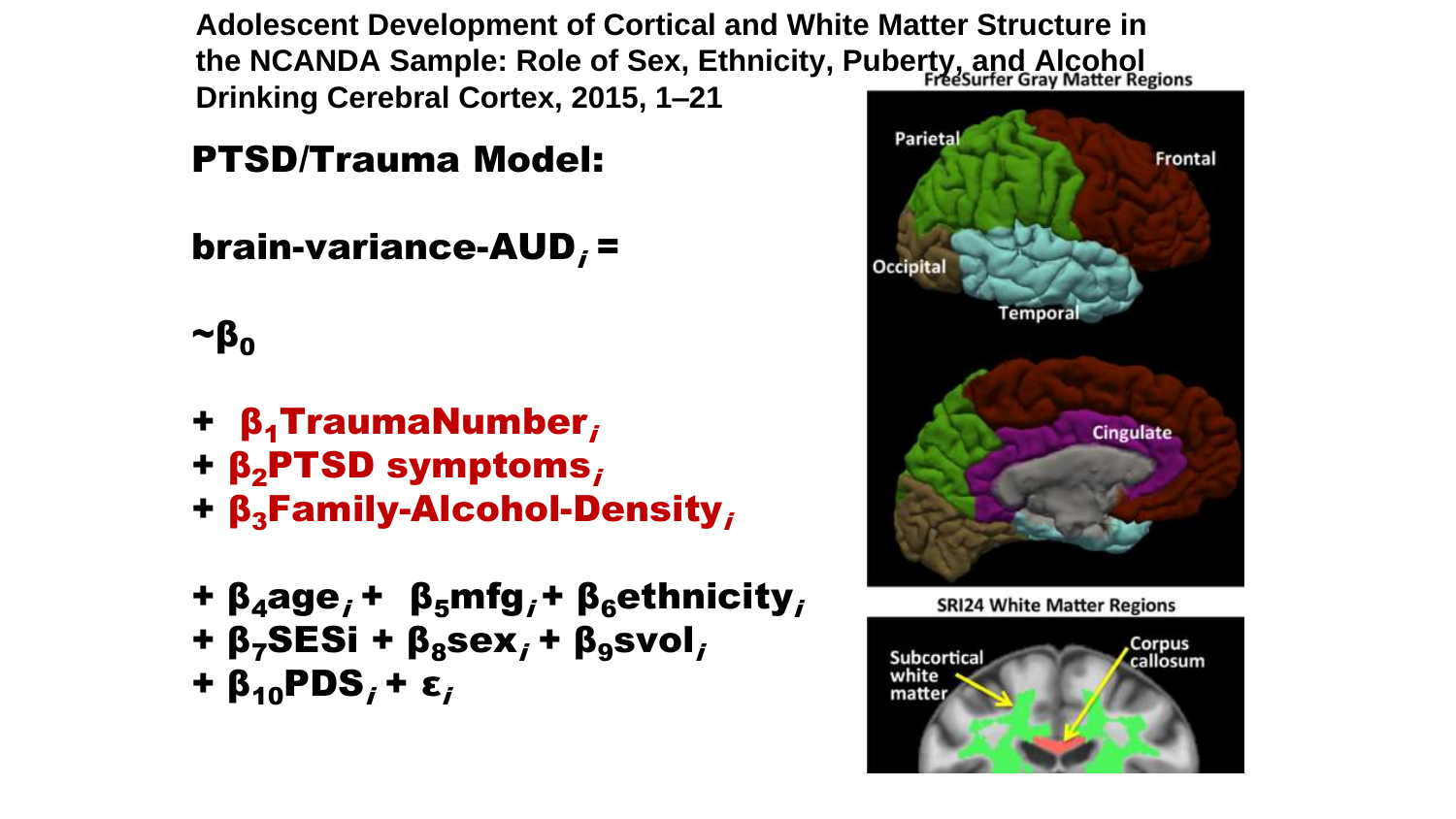# NCANDA: Brain Results

| <b>Structure</b>                            | <b>ß1 Trauma</b><br>Number, | <b>B2 PTSD</b><br>Symptoms, | <b>B3 Family</b><br><b>Alcohol Density,</b> |
|---------------------------------------------|-----------------------------|-----------------------------|---------------------------------------------|
| <b>Frontal Gray Matter</b><br><b>Volume</b> | .004                        | NS                          | <b>NS</b>                                   |
| <b>Insula Gray Matter Volume</b>            | .10                         | <b>NS</b>                   | $\leq .03$                                  |
| <b>Cingulate Surface Area</b>               | <b>NS</b>                   | <b>NS</b>                   | .04                                         |
| <b>Parietal Surface Area</b>                | <b>NS</b>                   | .03                         | <b>NS</b>                                   |
| <b>Insula Cortical Thickness</b>            | .02                         | <b>NS</b>                   | <b>NS</b>                                   |
| <b>Posterior Corpus Callosum</b>            | .05                         | .006                        | .10                                         |
| <b>Lateral Ventricles</b>                   | <b>NS</b>                   | .02                         | <b>NS</b>                                   |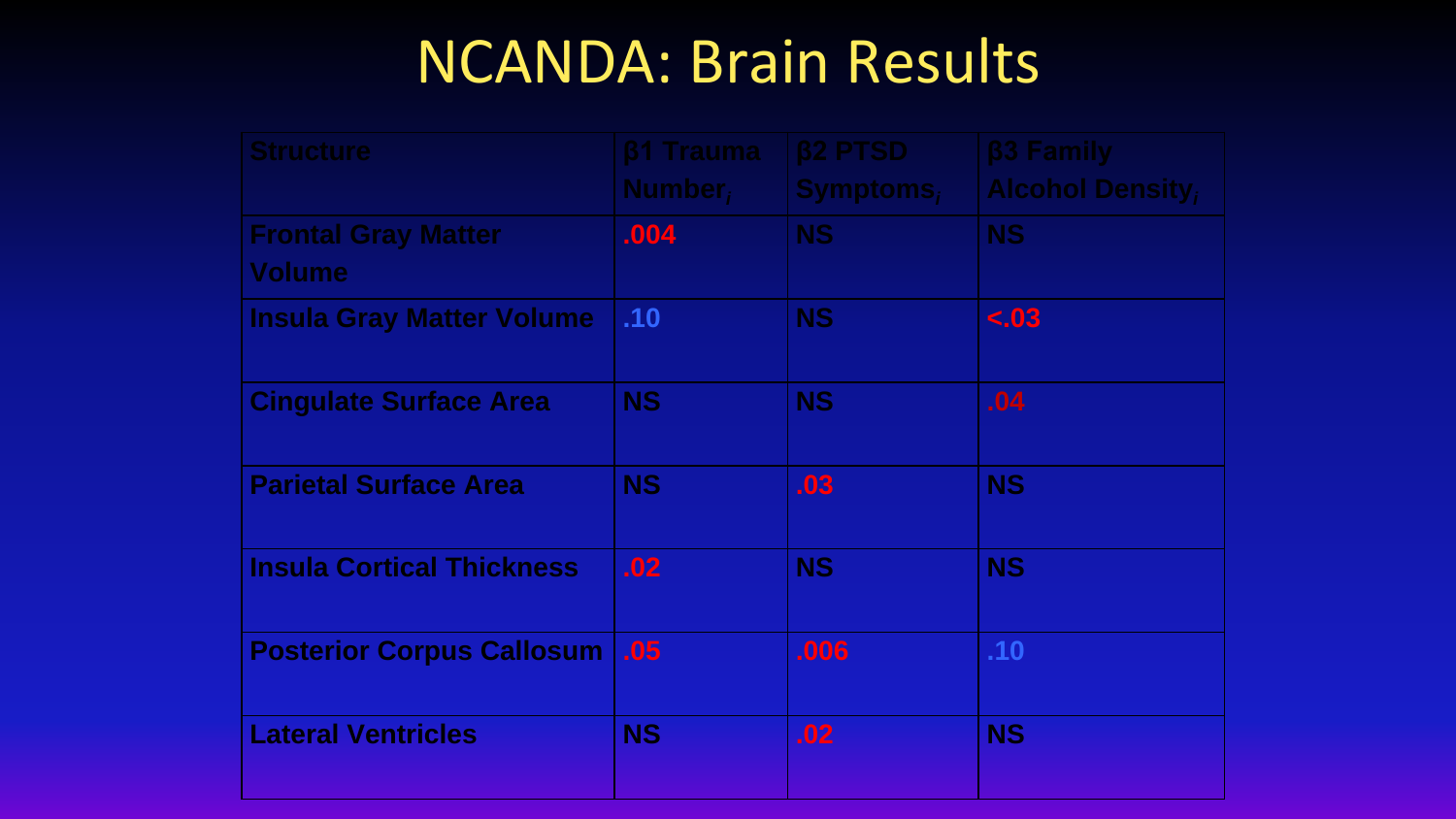# **Future Questions: Mechanisms**

- **Does cumulative trauma, PTSD, & genes (FH) lead to youth AUD/SUD through deficits in vmPFC/OFC circuits associated with extinction learning functions? How?**
- **Are vmPFC/OFC circuit deficits pre-existing?**
- **Is traumatic stress impacting extinction structures?**
- **Risk-Resilience**
- **What brain differences are adaptive and what are pathological and related to treatment resistance?**
- **What are the gene(s) by environment vulnerabilities in the 50% of severely traumatized individuals who have these shared deficits?**
- **Are these vulnerabilities amenable to prevention and treatment?**